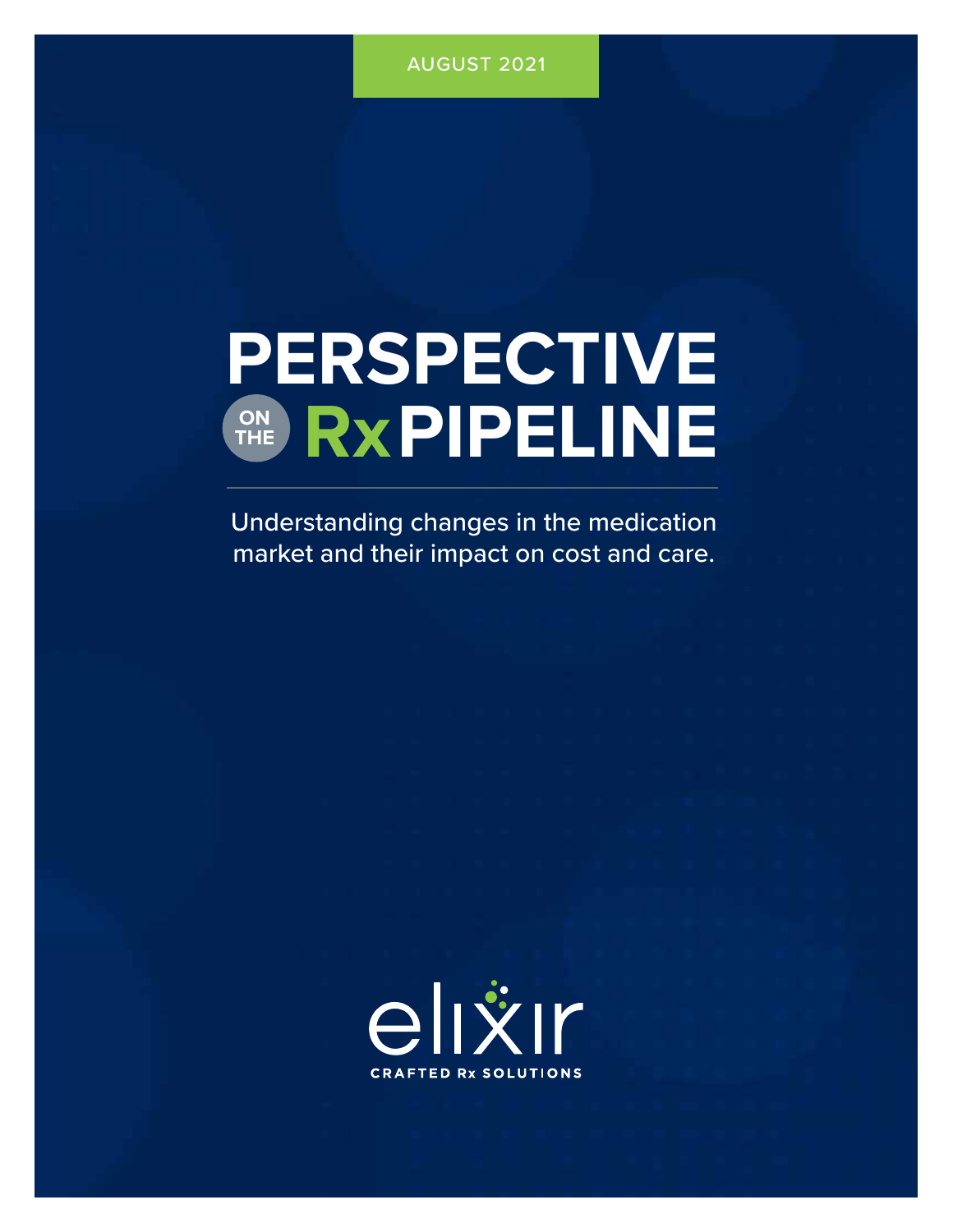

## **Perspective on the Rx Pipeline**

Elixir continuously monitors the drug pipeline. As treatment options change, we evaluate and share our perspective on the clinical benefits, cost-effectiveness and overall impact to payers and patients. Our Perspective on the Rx Pipeline report provides ongoing actionable insights from our team of clinical experts and the steps we are taking to protect and improve plan performance.

### **INCLUDED IN THIS EDITION:**

Vaccination Update: What You Need to Know About Protecting Your Members This Cold and Flu Season

- Influenza
- Pneumococcal
- Influenza and Pneumococcal Vaccine Pipeline Update
- COVID-19 and Other Noteworthy Vaccinations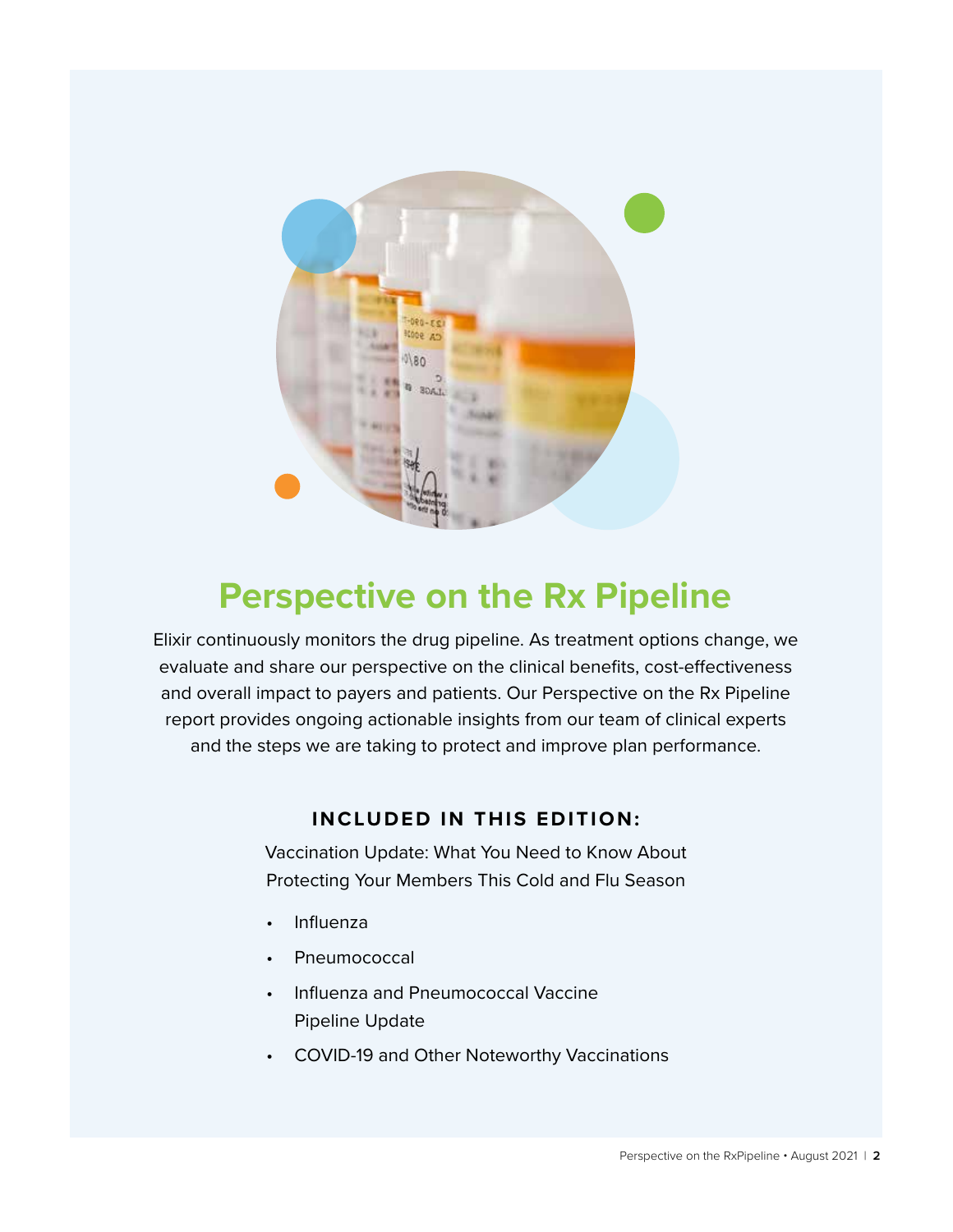## **What You Need to Know About Protecting Your Members This Cold and Flu Season**



## **Situation Summary**

With kids heading back to school, the days growing shorter and the nights getting cooler, it can only mean one thing. We're heading into cold and flu season. And with the COVID-19 pandemic still spreading throughout the world, it's important to understand the difference between the various viruses and the vaccines available to prevent them.

## **Influenza**

Influenza, commonly known as the flu, is a highly contagious respiratory virus (orthomyxoviridae family) often leading to symptoms such as fever, cough, sore throat, runny or stuffy nose, body aches, fatigue and headaches.

With social distancing, lessened travel and respiratory protection, the 2020/2021 flu season cases were unusually low; however, it is estimated that in a typical year in the United States, more than 200,000 patients are admitted to the hospital for influenza and there are approximately 36,000 flu-related deaths.[1, 2]

The Centers for Disease Control and Prevention (CDC) suggests everyone over six months of age get an influenza vaccine, particularly those at high risk of developing serious flu complications, such as adults over age 65, adults with chronic health conditions, children younger than two years of age, those with a body mass index (BMI) of 40 or higher, those with a weakened immune system, people who had a stroke, and pregnant women (for a full list, please see https://www.cdc.gov/flu/highrisk/index.htm). Influenza vaccinations are generally 40% to 60% effective in any given year.<sup>[3]</sup>

The CDC recommends getting the flu vaccine by the end of October, before community spread. It is important to note that it takes about two weeks after vaccination for the antibodies to develop. Getting the vaccine too early, such as July or August, may be associated with reduced protection later in the flu season.

There are three types of influenza virus, A, B and C; however, only A and B cause flu epidemics. For the 2021-2022 flu season, the World Health Organization (WHO) is recommending quadrivalent vaccines for the northern hemisphere, which includes the U.S.<sup>[4]</sup> Following are the recommended vaccine targets, updated annually, which may be available in different formulations, such as traditional injections, high-dose injections or intranasal spray (some vaccines may be trivalent):

**Egg-Based Vaccines** (currently used in the majority of vaccine products)

- A/Victoria/2570/2019 (H1N1) pdm09-like virus
- A/Cambodia/e0826360/2020 (H3N2)-like virus
- B/Washington/02/2019 (B/Victoria lineage)-like virus
- B/Phuket/3073/2013 (B/Yamagata lineage)-like virus

#### **Cell or Recombinant-Based Vaccines**

- A/Wisconsin/588/2019 (H1N1) pdm09-like virus
- A/Cambodia/e0826360/2020 (H3N2)-like virus
- B/Washington/02/2019 (B/Victoria lineage)-like virus
- B/Phuket/3073/2013 (B/Yamagata lineage)-like virus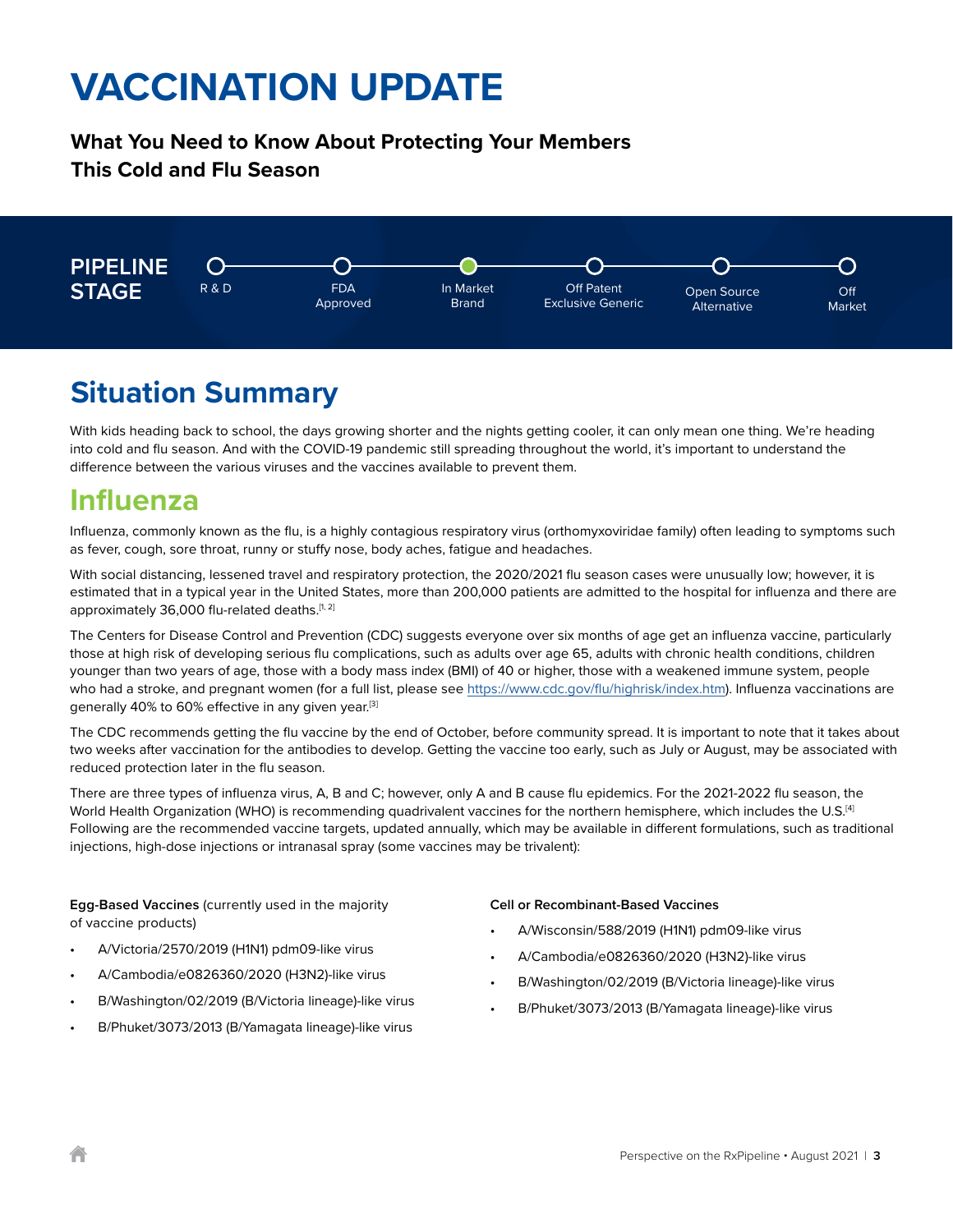*Continued from previous page*

**Flu Vaccination Availability in the U.S.:** Various manufacturers have developed these vaccinations that have been approved by the FDA and are being released in the U.S. Following is a list of available flu vaccinations (updated 8/04/21):<sup>[5]</sup>

| <b>Manufacturer</b>                                                        | Total # of Lots Released by FDA |
|----------------------------------------------------------------------------|---------------------------------|
| <b>Afluria Quadrivalent</b><br>Seqirus Pty. Ltd.                           | 9                               |
| <b>Fluad Quadrivalent</b><br>Seqirus, Inc.                                 | $\Omega$                        |
| <b>Fluarix Quadrivalent</b><br><b>GlaxoSmithKline Biologicals</b>          | 16                              |
| <b>Flublok Quadrivalent</b><br><b>Protein Sciences Corporation</b>         | 5                               |
| <b>Flucelvax Quadrivalent</b><br>Segirus, Inc.                             | $\mathbf 0$                     |
| <b>FluLaval Quadrivalent</b><br><b>ID Biomedical Corporation of Quebec</b> | 21                              |
| <b>FluMist Quadrivalent</b><br>MedImmune, LLC                              | $\mathbf 0$                     |
| <b>Fluzone High Dose Quadrivalent</b><br>Sanofi Pasteur, Inc.              | 5                               |
| <b>Fluzone Quadrivalent</b><br>Sanofi Pasteur, Inc.                        | 18                              |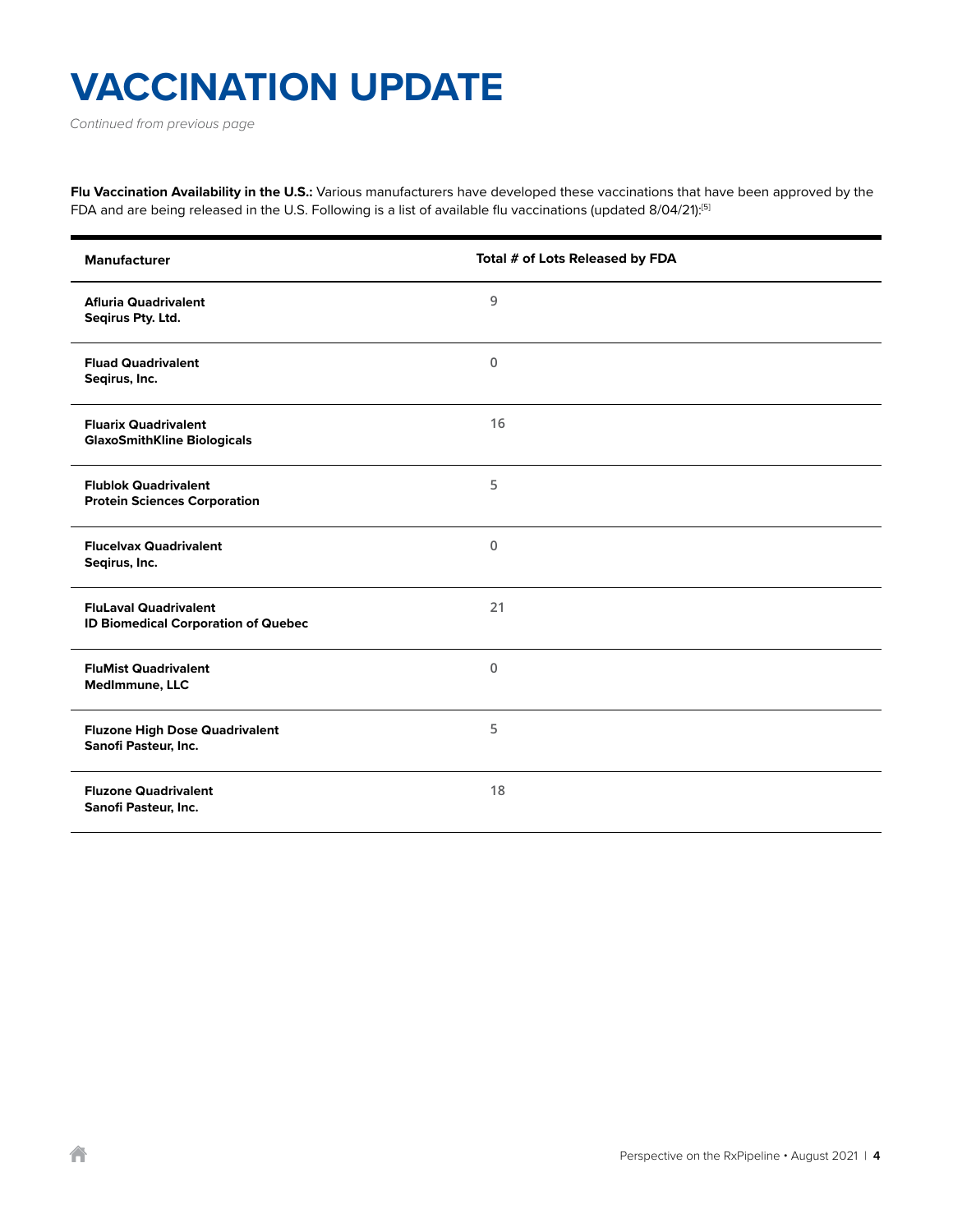

## **Pneumococcal**

Pneumococcal disease is a very serious infection caused by streptococcus pneumoniae or pneumococcus bacteria. It can cause pneumonia (lung infection), meningitis (infection of the lining of the brain and spinal cord), bacteremia (blood infection), otitis media (middle ear infection) or sinusitis (sinus infection). Symptoms vary based on the type of infection, but many are similar to those of colds and flus. It is estimated to cause 150,000 hospitalizations each year in the United States and can lead to death.<sup>[6]</sup>

Pneumococcal vaccines are recommended by the CDC's Advisory committee on Immunization Practices (ACIP) for both children and adults, particularly those at higher risk, such as children and adults with sickle cell disease, no spleen, HIV, cancer or other conditions that weaken the immune system (for a full list, please see https://www.cdc.gov/pneumococcal/about/risk-transmission.html).

Previously, the decision on what vaccine to administer was clear, as there were only two options, with consideration for patient's age and comorbidities. In the last two months, two additional pneumococcal vaccines have come to market, Prevnar 20™ and Vaxneuvance™. Both vaccines are only indicated for use in adults; however, they cover additional pneumococcal serotypes than Prevnar 13<sup>®</sup> that are known to cause infection<sup>[7]</sup>

Here is a review of the FDA-approved pneumococcal vaccines<sup>[8-11]:</sup>

| <b>Vaccine</b>                  | Mfg    | <b>FDA</b><br><b>Approval</b> | <b>Indication</b>                                                                                                                                                                                                                                                                                                                                                                                                             | <b>Adult Dose</b>                    | <b>Pediatric</b><br><b>Dose</b>                           | <b>Additional</b><br><b>Indications</b>                                                                                 |
|---------------------------------|--------|-------------------------------|-------------------------------------------------------------------------------------------------------------------------------------------------------------------------------------------------------------------------------------------------------------------------------------------------------------------------------------------------------------------------------------------------------------------------------|--------------------------------------|-----------------------------------------------------------|-------------------------------------------------------------------------------------------------------------------------|
| Pneumovax <sup>®</sup> 23 Merck |        | 1983                          | Prevention of pneumococcal disease<br>caused by the 23 S. pneumoniae serotypes<br>(contained in the vaccine) in persons 50<br>years of age or older and persons aged 2<br>years of age and older who are at<br>increased risk for pneumococcal disease                                                                                                                                                                        | Single<br>intramuscular<br>Injection | <b>Not</b><br>recommended                                 | None                                                                                                                    |
| Prevnar <sub>20</sub>           | Pfizer |                               | June 2021 Prevention of pneumonia and invasive<br>disease caused by 20 S. pneumoniae<br>serotypes 1, 3, 4, 5, 6A, 6B, 7F, 8, 9V, 10A,<br>11A, 12F, 14, 15B, 18C, 19A, 19F, 22F, 23F<br>and 33F in adults 18 years of age and older                                                                                                                                                                                            | Single<br>intramuscular<br>Injection | Not FDA<br>approved                                       | Pediatric indication,<br>sBLA filed late 2022<br>Adults > 65 years<br>of age in<br>combination with<br>COVID-19 booster |
| <b>Vaxneuvance</b>              | Merck  | <b>July 2021</b>              | Prevention of invasive disease caused by<br>15 S. pneumoniae serotypes 1, 3, 4, 5, 6A,<br>6B, 7F, 9V, 14, 18C, 19A, 19F, 22F, 23F, and<br>33F in adults 18 years of age and older                                                                                                                                                                                                                                             | Single<br>intramuscular<br>Injection | Not FDA<br>approved                                       | Pediatric indication,<br>sBLA filed late 2021                                                                           |
| Prevnar <sub>13</sub>           | Pfizer | 2010                          | Prevention of:<br>• Invasive disease caused by the 13 S.<br>pneumoniae serotypes (contained in the<br>vaccine) in children 6 weeks through<br>adults 18 years of age and older<br>• Otitis media caused by serotypes 4, 6B,<br>9V, 14, 18C, 19F and 23F in children 6<br>weeks to 5 years of age<br>• Pneumonia caused by the 13 S.<br>pneumoniae serotypes (contained in the<br>vaccine) in adults 18 years of age and older | Single<br>intramuscular<br>Injection | 4-dose series<br>at 2, 4, 6 and<br>12-15 months<br>of age | None                                                                                                                    |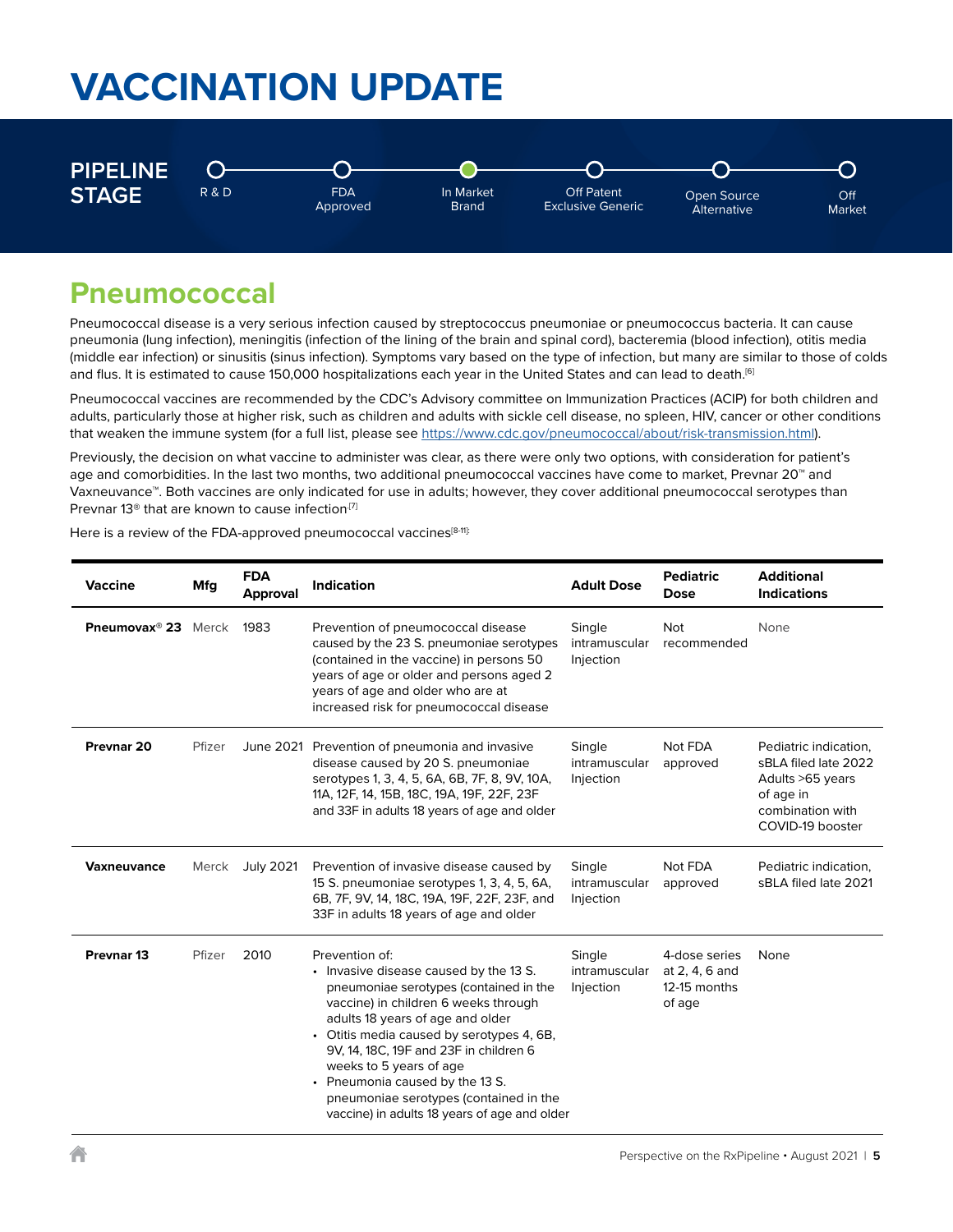

In 2019, ACIP updated recommendations for administration of Prevnar 13 and Pneumovax 23, removing routine use of Prevnar 13 in adults greater than 65 years of age. Adults 19-64 years of age who are immunocompromised, have cerebrospinal fluid leaks or cochlear implants require Pneumovax 23 and then at least one year later should receive Prevnar 13. For this population, an additional Pneumovax 23 vaccination is needed after 65 years of age, with the requirement that it has been eight weeks since receiving Prevnar 13, and it should have been at least five years from the previous Pneumovax 23 injection.<sup>[7]</sup>

Both Prevnar 20 and Vaxneuvance were non-inferior to Prevnar 13 in clinical trials and have additional serotypes for prevention. While additional FDA-approved vaccines are a positive update in the prevention of pneumococcal infections, the question of where Prevnar 20 and Vaxneuvance fit into the adult recommendations remains. ACIP will not meet until October 2021, to provide recommendations on these vaccines. The question is will these new vaccines replace Prevnar 13 in adults, target the high-risk population aged 19-64, or be part of a shared, individualistic decision with providers to determine if patients should have Prevnar 13, Prevnar 20 or Vaxneuvance. Additional ACIP recommendations will be needed if and when the FDA approves pediatric pipeline indications on these products as well.<sup>[7]</sup>

## **Influenza and Pneumococcal Vaccine Pipeline Update**

There are a number of influenza and pneumococcal vaccines in the pipeline. Moderna is working on a seasonal flu vaccine that uses mRNA-based technology, which was introduced in the COVID-19 vaccines, and is planning to pursue human trials. Pfizer/BioNTech is also pursuing RNA technology for an influenza vaccination, claiming it could speed up the manufacturing process and remove the guess work of predicting the next season's most common strains of influenza.<sup>[12]</sup> There are also additional vaccines in Phase II and III studies for pneumococcal that cover 23 and 24 serotypes. Following is a review of the influenza and pneumococcal vaccine pipeline:{12-15]

| <b>Vaccine Name</b>                                                                                 | Route                           | <b>Indication</b>                                                   | <b>Clinical Insight</b>                                                                                                                                                        |
|-----------------------------------------------------------------------------------------------------|---------------------------------|---------------------------------------------------------------------|--------------------------------------------------------------------------------------------------------------------------------------------------------------------------------|
| <b>M-001</b>                                                                                        | Intramuscular<br>Injection (IM) | Influenza subtype<br>A and type B                                   | • "Universal flu vaccination," aiming to provide multi-season and strain<br>protection<br>• Failed to meet primary and efficacy end points in a Phase III trial                |
| Quadrivalent<br><b>VLP Vaccine</b>                                                                  | IM                              | Influenza subtype<br>A and type B                                   | • Plant derived                                                                                                                                                                |
| <b>NanoFlu</b>                                                                                      | IM                              | Influenza subtype<br>A and type B                                   | • Matrix-M adjuvant<br>• Studied in those aged 65 and older vs Fluzone Quadrivalent<br>• Pursing Accelerated pathway, which could mean availability in the<br>2021-2022 season |
| <b>Pneumococcal Conjugate</b><br><b>Vaccine 23-Valent</b><br>(Sinovac Biotech Co.)                  | IM                              | Pneumococcal<br>infections (children<br>and adults)                 | • Phase III                                                                                                                                                                    |
| <b>ASP3772</b><br><b>Pneumococcal 24-Valent</b><br><b>Conjugate Vaccine</b><br>(Affinivax/Astellas) | IM                              | Pneumococcal<br>infections (adults<br>50 years of age<br>and older) | • Phase II<br>• FDA Breakthrough Therapy for prevention of pneumonia and invasive<br>disease caused by streptococcus pneumoniae serotypes included                             |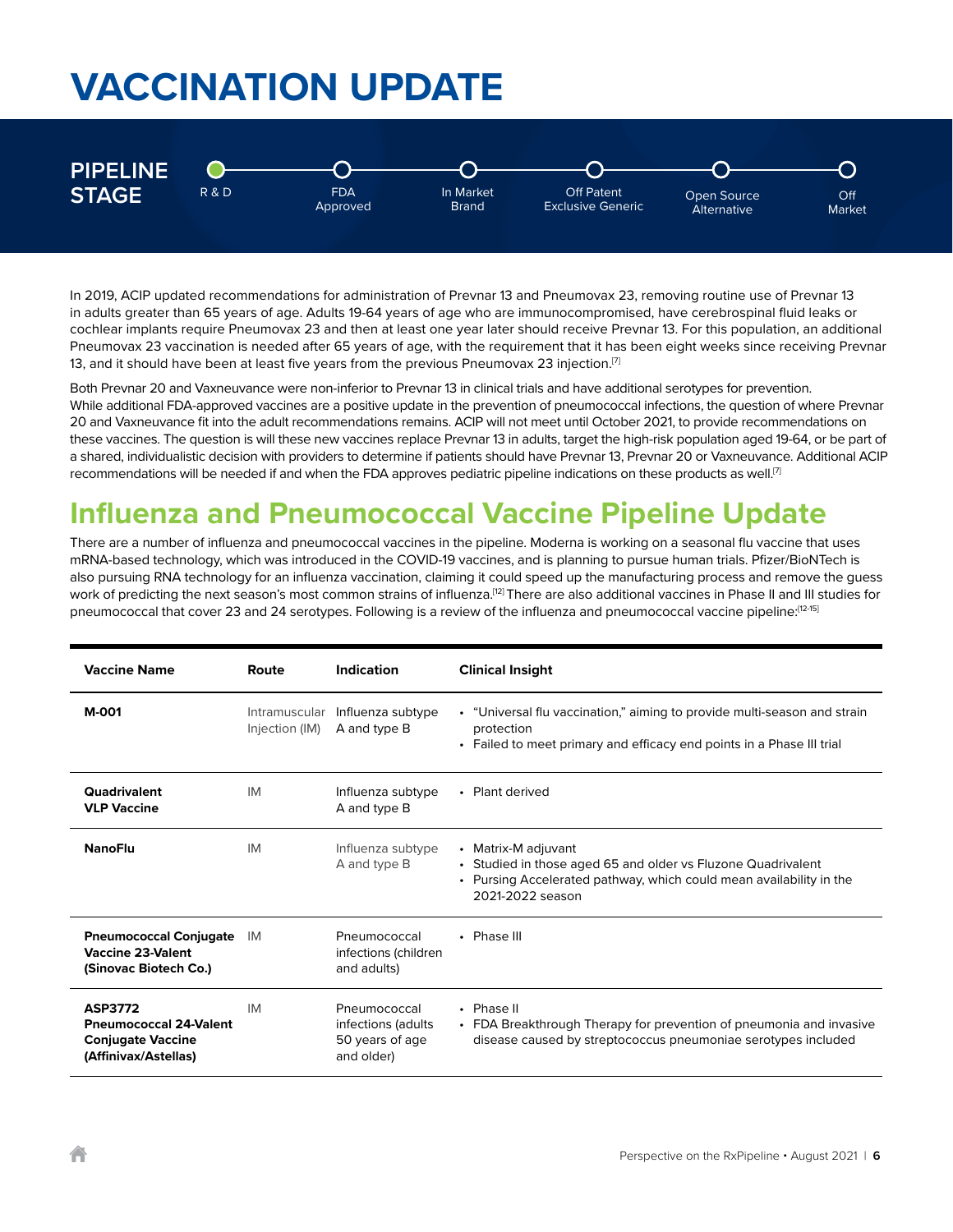# **VACCINE UPDATE**



## **COVID-19 and Other Noteworthy Vaccinations**

Adding to the mix is COVID-19, caused by a novel coronavirus that also has similar symptoms to colds and flus. There are three effective vaccines readily available in the United States that were given Emergency Use Authorization (EUA) from the FDA. Clinical trials are still being conducted for use of the vaccines in children and, without full FDA approval, there are still a number of people hesitant to get the vaccines. Variants of the virus continue to evolve and other countries throughout the world are still in need of vaccines. As of August 13, 2021, a COVID-19 vaccine booster is recommended only for immune compromised patients. A definition of what is considered moderately to severly immune compromised can be found at www.cdc.gov/coronavirus/2019-ncov/vaccines/ recommendations/immuno.html. Following is a summary of COVID-19 and other miscellaneous vaccinations of note.

#### **Recent Vaccinations Update**

| <b>Vaccination</b>                           | Datew                                                                        | <b>Notable Update</b>                                                                                                                                                      | Comment                                                                                                                                                                    |
|----------------------------------------------|------------------------------------------------------------------------------|----------------------------------------------------------------------------------------------------------------------------------------------------------------------------|----------------------------------------------------------------------------------------------------------------------------------------------------------------------------|
| <b>COVID-19</b>                              |                                                                              |                                                                                                                                                                            |                                                                                                                                                                            |
| <b>BNT162</b><br>(Pfizer BioNTech)           | 1/2022<br>Anticipated                                                        | Filed for Biologic License Application with<br>FDA, review expected in January                                                                                             | • FDA approval may occur as early as<br>September                                                                                                                          |
| <b>BNT162</b><br>(Pfizer BioNTech)           | 7/26/21                                                                      | FDA urged Pfizer and Moderna to enroll<br>more children age 5 to 11 in clinical study<br>as a precautionary measure to monitor<br>for possible heart inflammation problems | • Pfizer results expected in September and may<br>already meet the expected trial size                                                                                     |
| mRNA-1273<br>(Moderna)                       |                                                                              | (myocarditis or pericarditis)<br>Currently deemed effective against the<br>Delta variant                                                                                   | • Moderna is working with the FDA to expand<br>trial size                                                                                                                  |
| Booster - BNT162<br>and mRNA-1273            | 8/13/21                                                                      | Per the CDC, those who are moderately<br>to severly immunocompromised should<br>receive an additional dose after the<br>initial two doses                                  |                                                                                                                                                                            |
| Ad26COVS1<br>(Janssen/<br>Johnson & Johnson) | 7/12/21                                                                      | Side effect profile may be slowing<br>utilization and uptake                                                                                                               | • Guillain-Barré syndrome (GBS) warning<br>• Thrombosis with thrombocytopenia (TTS)                                                                                        |
| NVX-CoV2373<br>(Novavax)                     | 3Q2021<br>potential EUA<br>application<br>8/5/21<br>updated on<br>production | Novavax has been struggling with mass<br>production and has been paused                                                                                                    | • M-Matrix immune booster<br>• Nanoparticle<br>• Testing a combined flu and COVID-19<br>vaccine in animals<br>• Also focusing on "mix and match"<br>booster shot potential |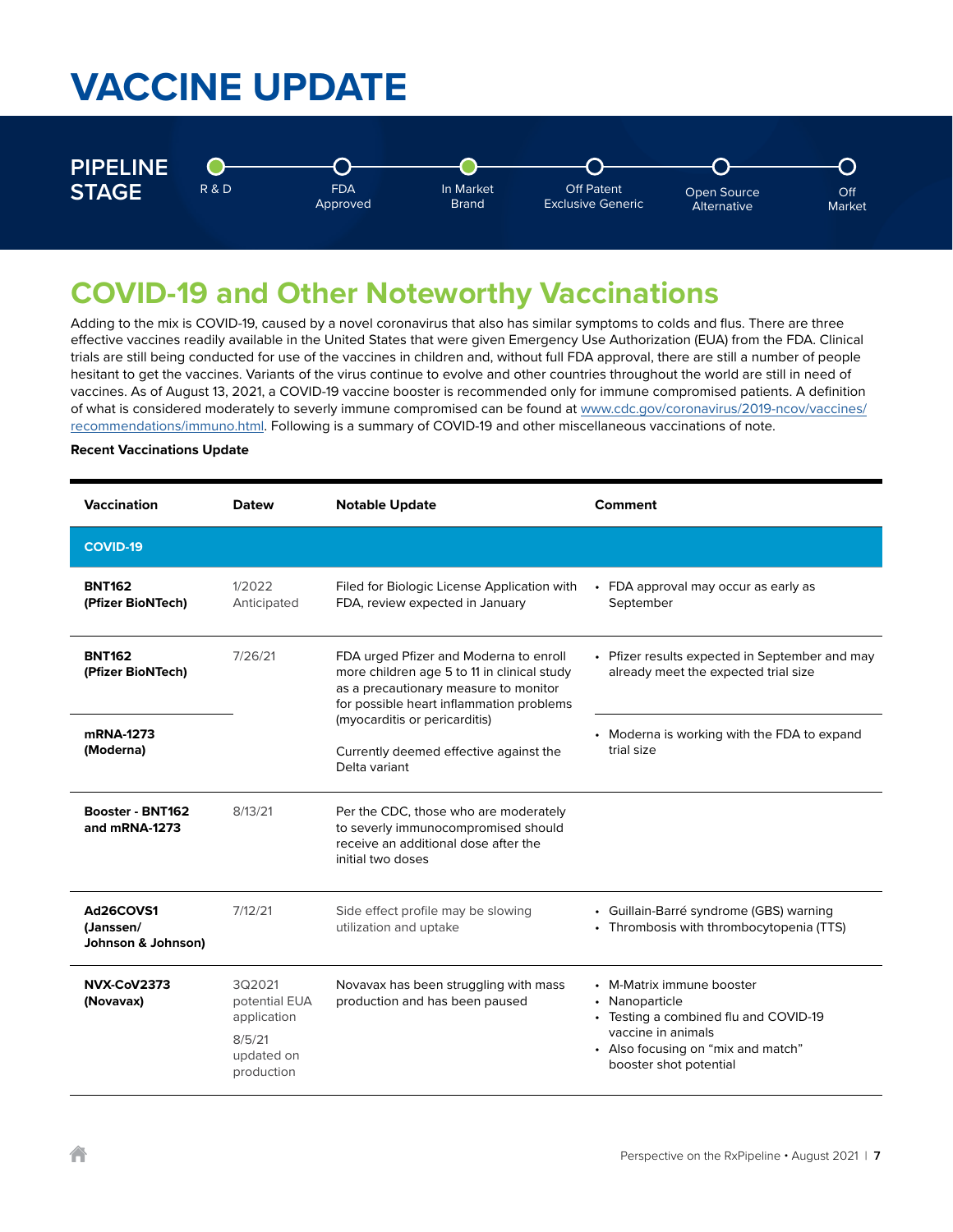*Continued from previous page*

| <b>Vaccination</b>   | <b>Datew</b> | <b>Notable Update</b>                                                                                                                                                                   | Comment                                                 |
|----------------------|--------------|-----------------------------------------------------------------------------------------------------------------------------------------------------------------------------------------|---------------------------------------------------------|
| <b>Herpes Zoster</b> |              |                                                                                                                                                                                         |                                                         |
| <b>Shingrix</b>      | 7/26/21      | Label expansion: Adults 18 years and<br>older with increased risk of herpes zoster<br>(shingles) due to immune deficiency or<br>immunosuppression caused by known<br>disease or therapy | • Previously indicated for 50 years of age<br>and older |

For more information, visit www.fda.gov

### **PAYER ACTION PLAN**

• We believe encouraging members to adhere to and utilize pharmacy benefits when appropriate to receive vaccinations is an important clinical role pharmacy benefit managers and plan sponsors play. Elixir will continue to monitor the drug pipeline for new vaccinations and keep our clients apprised of updates. Our P&T committee will review any newly approved FDA products and update our clients when these products may be available for member utilization.

### **Impact to the Pharmacy Care Experience**

Vaccinations are at the forefront of disease prevention efforts. Many vaccinations, especially those considered preventive, fall under the Affordable Care Act coverage requirement. Medicare coverage of vaccines is extensive and whether it is covered under Part D or Part B is dictated by the Centers for Medicare and Medicaid Services (CMS).

**Pharmacy & Therapeutics Review and Formulary Strategies:** Pharmacy benefit coverage strategies may be implemented when multiple products exist with matching clinical guidance and when regulations permit. Elixir's Pharmacy and Therapeutics (P&T) committee will rigorously review each future FDA approval to assure clinically appropriate, safe and efficacious products are provided on our formulary.

#### **Sources**

[1] Center for Disease Control. 2020-2021 (July 22,2021). Flu Season Summary. https://www.cdc.gov/flu/season/faq-flu-season-2020-2021.htm Accessed August 6, 2021.

[2] National Center for Biotechnology Information (NCBI). Influenza Virus Biology and Epidemiology. https://www.ncbi.nlm.nih.gov/genome/viruses/variation/help/flu-helpcenter/influenza-virus-biology/ Accessed August 6, 2021.

[3] Center for Disease Control, National Center for Immunization and Respiratory Disease (NCIRD). (June 21, 2021). Who Needs a Flu Vaccine and When. https://www.cdc.gov/ flu/prevent/vaccinations.htm#when Accessed August 6, 2021.

[4] World Health Organization (2021, February 26). Recommended composition of influenza virus vaccines for use in the 2021- 2022 northern hemisphere influenza season. https://cdn.who.int/media/docs/default-source/influenza/202102\_recommendation.pdf?sfvrsn=8639f6be\_3&download=true Accessed August 6, 2021.

[5] U.S. Food & Drug Administration (8/4/2021). Influenza Vaccine for the 2021-2022 Season. https://www.fda.gov/vaccines-blood-biologics/lot-release/influenza-vaccine-2021- 2022-season Accessed August 6, 2021.

[6] Centers for Disease Control and Prevention. Fast Facts You Need to Know about Pneumococcal Disease. https://www.cdc.gov/pneumococcal/about/facts.html.

[7] Pneumococcal ACIP Vaccine Recommendations. https://www.cdc.gov/vaccines/hcp/acip-recs/vacc-specific/pneumo.html Accessed July 30, 2021

[8] Pneumovax 23 (pneumococcal vaccine polyvalent) [prescribing information]. Whitehouse Station, NJ: Merck Sharp & Dohme Corp; December 2019.

[9] Prevnar 13 (pneumococcal conjugate vaccine [13-valent]) [prescribing information]. Philadelphia, PA: Wyeth Pharmaceuticals; July 2019.

[10] Prevnar 20 (pneumococcal conjugate vaccine [20-valent]) [prescribing information]. Philadelphia, PA: Pfizer; June 2021.

[11] Vaxneuvance(pneumococcal conjugate vaccine [15-valent]) [package insert]. Whitehouse Station, NJ: Merck & Co., Inc.; 2021.

[12] Pfizer. New RNA technology Could Get the Flu Vaccine Right, Every Year. https://www.pfizer.com/news/featured\_stories/featured\_stories\_detail/new\_rna\_technology\_ could\_get\_the\_flu\_vaccine\_right\_every\_year Accessed August 6, 2021.

[13] Safety and Immunogenicity Study of 23-valent Pneumococcal Polysaccharide Vaccine in Healthy Children, Adults and Elderly. https://www.clinicaltrials.gov/ct2/show/ NCT02451969?term=sinovac&cond=Pneumococcal+Infections&cntry=CN&draw=2&rank=1 Accessed July 30, 2021.

[14] Affinivax and Astellas Present Safety and Immunogenicity Data from Phase 2 Study of ASP3772, a Novel 24 valent MAPS™ Vaccine for Streptococcus pneumoniae. https://www.astellas.com/en/news/17066 Accessed July 30, 2021.

[15] Vaccines (2021). IPD analytics. https://www.ipdanalytics.com/. Accessed July 30, 2021.